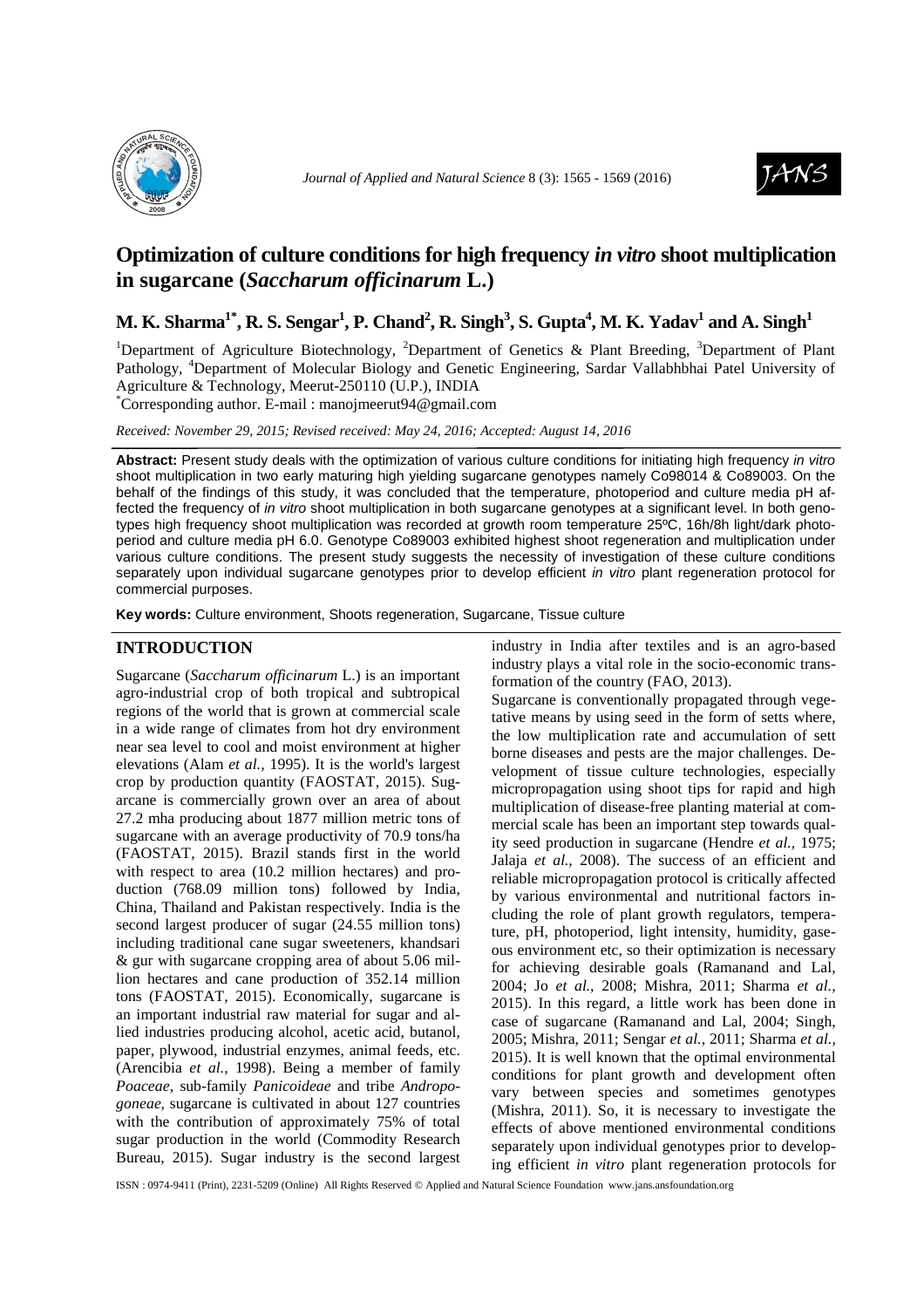commercial purposes. Therefore, the present study was conducted for optimization of various culture conditions for initiating high frequency *in vitro* shoot multiplication from shoot tip explants in two early maturing high yielding sugarcane genotypes namely Co89003 & Co98014.

# **MATERIALS AND METHODS**

*In vitro* **establishment of cultures:** Very young and healthy tops (ca. 10-12 cm) of sugarcane genotypes *i.e.*  Co89003 & Co98014 excised from 4-6 months old field grown plants, maintained under the natural conditions in rain out shelter at Agricultural Biotechnology Research Station, S.V.P. University of Agriculture & Technology, Meerut, Uttar Pradesh, were used as explants to initiate the cultures. All the open green leaves were removed and about 5-6 cm long spindle segments were dissected and washed thoroughly under running tap water for 30 min containing 2-3 drops of Tween-20 (Hi-Media, India). Thereafter, the explants were surface sterilized with  $0.1\%$  (w/v) aqueous mercuric chloride ( $HgCl<sub>2</sub>$ ) solution for 5 min followed by the treatments for one minute with fungicide [Carbendazim, 0.1% (w/v)] and bactericide [Streptomycin, 0.1% (w/ v)] and then with 70% ethanol for 45 seconds. Finally, the explants were rinsed 4-6 times with double sterilized distilled water under the aseptic conditions to remove the traces of the above mentioned surface sterilizing agents. About 1.5-2.0 cm long shoot tip explants containing apical dome along with 1-2 leaf primordia were carefully excised from the sterilized segments and immediately inoculated on to the full strength MS medium (Murashige and Skoog, 1962) fortified with 100 mg/L myo-inositol, 30 g/L sucrose, *N 6* benzylaminopurine  $(BAP)$  and  $N^6$ -furfuryladenine (Kinetin)  $[0.5 \text{ mg/L} \text{ each}]$  and solidified by 0.8% (w/v) bacteriological grade agar (Hi-media, India). The pH of the culture media was adjusted to 5.8 prior to autoclaving at  $121^{\circ}$ C and  $1.06$  kg cm<sup>-2</sup> for 20 min. All the cultures were incubated at  $25 \pm 2$ °C and 40 µmol<sup>-2</sup> s<sup>-1</sup> for 16h/8h light/dark photoperiod, provided by cool white fluorescent tubes (Philips, India). After six weeks of inoculation, established shoot cultures were transferred onto fresh MS media supplemented with higher concentrations of both 2.0 mg/L BAP + 2.0 mg/L Kinetin [MS-2 Media] for further multiplication. Thereafter, Four weeks old multiplicated shoots (1.0-2.0cm) were isolated and individually subcultured onto same MS media to obtain enough mother stock cultures for various experiments. All the above mentioned *in vitro*  practices were carried out in Sugarcane Tissue Culture Laboratory at the same University.

**Effect of temperature on shoot multiplication:** To know the effects of temperature on shoot multiplication, the established plantlets were subcultured separately at different temperatures (*i.e.* 15, 20, 25, 30 and 35ºC) for growth. The cultures to be grown at 20 and 35ºC were maintained in illuminated BOD incubator while those at 25 and 30ºC, were placed in the growth rooms. The temperature in each case was adjusted manually by using temperature regulator switches. In this case, the culture media pH was adjusted to 6.0 and photoperiods regulated at 16h/8h light/dark periods.

**Effects of photoperiod on shoot multiplication:** To know the effects of photoperiod on shoot multiplication, the established plantlets were kept under 8, 12, 16 hrs photoperiods and one set was exposed to continuous light. Arrangements were made in the growth room using cyclic timer switches to regulate the photoperiod. The culture room temperature was maintained at 25±2ºC and culture media pH adjusted to 6.0.

**Effects of culture media pH on shoot multiplication:** To investigate the effects of culture media pH on growth and multiplication of shoot cultures, the established plantlets were subcultured separately on media having pH values 5.2, 5.4, 5.6, 5.8, 6.0, 6.2 and 6.4. The pH was adjusted with 0.1*N* NaOH or 0.1*N* HCl before autoclaving. The photoperiod was regulated at 16h/8h light/dark periods and culture room temperature maintained at 25±2ºC.

**Experimental design and data analysis:** All the experiments were conducted in a complete randomized design (CRD) with a minimum of twelve replicates (n=12) per treatment and repeated thrice. One replicate means one culture vessel. After the 4-weeks of treatments, data on shoot multiplication was recorded for all cultures. The effect of different treatments on various parameters was quantified and the significance of difference among means was determined by analysis of variance (ANOVA) using SPSS version 16.0 (SPSS, Chicago, USA) followed by Duncan's New Multiple Range Test (DMRT) at  $p < 0.05$ . Data are presented here in the form of mean  $\pm$  standard deviation (SD).

### **RESULTS AND DISCUSSION**

The present investigation suggested that environmental conditions play a significant role in the stipulation of *in vitro* shoot multiplication. The various responses observed in both the sugarcane genotypes in terms of temperature, pH and photoperiod effect are illustrated here in detail.

**Effect of temperature on shoot multiplication:** Data presented in table-1 clearly demonstrates that the variations in culture room temperature have noticeable effects on culture establishment and shoot multiplication in both the sugarcane genotypes used in the present study. At lower temperature  $(i.e. 15 \pm 1^{\circ}C)$ , the establishment of culture was as low as 8.2±0.73 in Co89003 and 6.9±0.46 in Co98014 with 48.6±1.48 and 42.8±1.64 percent shoot regeneration respectively. An increase in temperature by 5ºC significantly increased the frequency of culture establishment in both genotypes. Highest shoot multiplication (94.6±2.23% and 91.8±3.21% in Co89003 and Co98014 respectively) with  $18.7\pm1.62$  and  $14.9\pm1.68$  shoots/culture was ob-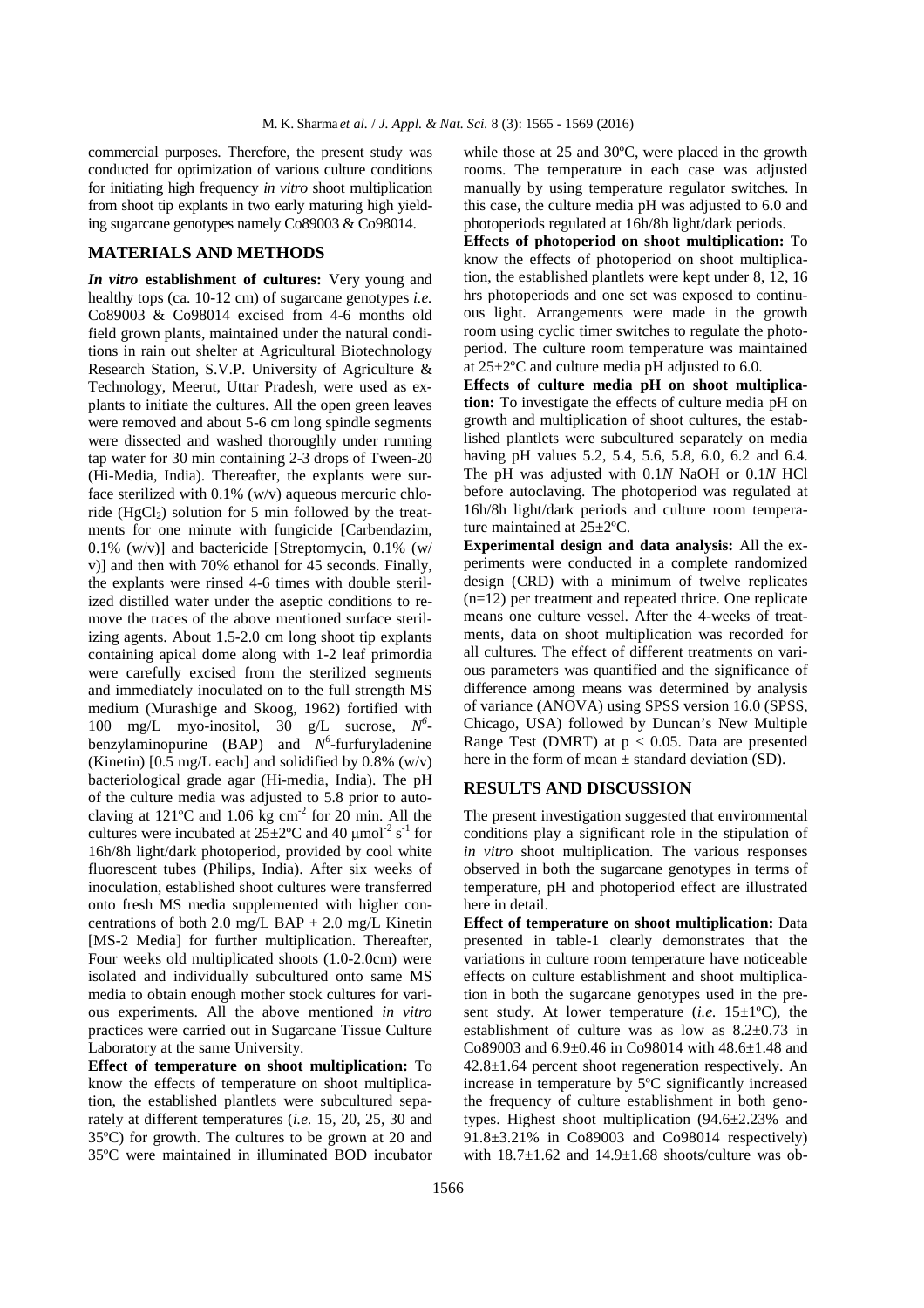|  | M. K. Sharma et al. / J. Appl. & Nat. Sci. 8 (3): 1565 - 1569 (2016) |  |  |  |  |
|--|----------------------------------------------------------------------|--|--|--|--|
|  |                                                                      |  |  |  |  |

| Temperature $(^{\circ}C)$ | Co89003                                    |                                     | Co98014                                    |                                     |  |
|---------------------------|--------------------------------------------|-------------------------------------|--------------------------------------------|-------------------------------------|--|
|                           | <b>Shoot regeneration</b><br>$\frac{6}{9}$ | Average number of<br>shoots/culture | <b>Shoot regeneration</b><br>$\frac{0}{0}$ | Average number of<br>shoots/culture |  |
| $15 + 1$                  | $48.6 + 1.48$ <sup>b</sup>                 | $8.2 + 0.73^a$                      | $42.8 + 1.64^c$                            | $6.9 + 0.46^c$                      |  |
| $20+1$                    | $56.7 + 1.93^c$                            | $12.9 + 1.26^c$                     | $54.3 + 2.37$ <sup>a</sup>                 | $10.3 \pm 0.72^b$                   |  |
| $25 \pm 1$                | $94.6 + 2.23^d$                            | $18.7 + 1.62^e$                     | $91.8 \pm 3.21$ <sup>d</sup>               | $14.9 \pm 1.68$ <sup>d</sup>        |  |
| $30+1$                    | $78.5 \pm 2.36^b$                          | $14.8 \pm 1.53$ <sup>d</sup>        | $72.3 \pm 2.82^b$                          | $11.7 \pm 1.34$ <sup>c</sup>        |  |
| $35+1$                    | $49.4+1.27^a$                              | $6.1 + 0.48^b$                      | $52.6 + 1.33^a$                            | $7.4 \pm 0.39$ <sup>a</sup>         |  |

**Table. 1.** Effects of culture room temperature on *in vitro* shoot multiplication in two sugarcane genotypes after 4-weeks of explant inoculation on MS-2 media [Mean±SD].

Data represents here, the mean  $\pm$  SD of 12 replicates per treatment in three repeated experiments. Each mean values followed by the same letter does not differ significantly according to Duncan's multiple rang test ( $p \le 0.05$ ).

**Table. 2.** Effects of photoperiod on *in vitro* shoot multiplication in two sugarcane genotypes after 4-weeks of explant inoculation on MS-2 media [Mean±SD].

| <b>Photoperiod</b>                     | Co89003                                    |                                     | Co98014                    |                                     |  |
|----------------------------------------|--------------------------------------------|-------------------------------------|----------------------------|-------------------------------------|--|
| (hrs. at 4000 lux light)<br>intensity) | <b>Shoot regeneration</b><br>$\frac{6}{9}$ | Average number of<br>shoots/culture |                            | Average number of<br>shoots/culture |  |
| 8.0                                    | $39.6 \pm 1.03$ <sup>c</sup>               | $6.6 + 0.93^{b}$                    | $34.8 + 1.57$ <sup>d</sup> | $3.9 + 0.84$ <sup>a</sup>           |  |
| 12.0                                   | $48.7 + 2.43^{\circ}$                      | $11.8 \pm 1.78$ <sup>d</sup>        | $45.3 + 2.12^b$            | $9.7 + 1.24$ <sup>c</sup>           |  |
| 16.0                                   | $81.4 + 3.17^e$                            | $16.4 \pm 2.09^b$                   | $79.7 + 2.38$ °            | $13.9 \pm 2.46^b$                   |  |
| 20.0                                   | $43.8 \pm 2.31^b$                          | $8.7 \pm 1.16$ <sup>c</sup>         | $40.6 + 2.25^{\circ}$      | $7.9 \pm 0.42$ <sup>d</sup>         |  |
| Continuous light                       | $32.6 \pm 2.67$ <sup>d</sup>               | $5.6 \pm 1.42^{\text{a}}$           | $36.9 \pm 1.14^e$          | $4.7 \pm 0.64^b$                    |  |

Data represents here, the mean  $\pm$  SD of 12 replicates per treatment in three repeated experiments. Each mean values followed by the same letter does not differ significantly according to Duncan's multiple rang test ( $p \le 0.05$ ).

| Table. 3. Effects of culture media pH on in vitro shoot multiplication in two sugarcane genotypes after 4-weeks of explant in- |  |  |
|--------------------------------------------------------------------------------------------------------------------------------|--|--|
| oculation on MS-2 media [Mean±SD].                                                                                             |  |  |

| pH of culture media | Co89003                     |                           | Co98014                      |                           |
|---------------------|-----------------------------|---------------------------|------------------------------|---------------------------|
|                     | Average number of           | Shoot growth <sup>®</sup> | Average number of            | Shoot growth <sup>*</sup> |
|                     | shoots/culture              |                           | shoots/culture               |                           |
| 5.2                 | $4.3 \pm 0.50^{\circ}$      |                           | $4.1 \pm 0.35^e$             |                           |
| 5.4                 | $7.3 \pm 0.80^a$            |                           | $6.2 \pm 0.57$ <sup>c</sup>  |                           |
| 5.6                 | $9.4 + 1.10^c$              | $^{++}$                   | $8.9 + 0.74$ <sup>a</sup>    | $^{++}$                   |
| 5.8                 | $12.8 \pm 1.90^b$           | $+++$                     | $11.3 \pm 1.82$ <sup>d</sup> | $+++$                     |
| 6.0                 | $17.6 \pm 2.45^{\text{a}}$  | $+++$                     | $13.4 \pm 2.73$ <sup>c</sup> | $+++$                     |
| 6.2                 | $14.5 \pm 2.24^e$           | $+++$                     | $10.4 \pm 2.03^{\text{a}}$   | $+++$                     |
| 6.4                 | $8.7 \pm 0.74$ <sup>c</sup> | $^{++}$                   | $4.6 \pm 0.47$ <sup>b</sup>  | $^{++}$                   |

 $*$ Here,  $+$  (Poor),  $++$  (Moderate),  $++$  (Good) shoot growth

Data represents here, the mean  $\pm$  SD of 12 replicates per treatment in three repeated experiments. Each mean values followed by the same letter does not differ significantly according to Duncan's multiple rang test ( $p \le 0.05$ ).

served at  $25\pm1$  °C (Fig.-1). At  $30\pm1$ °C and  $35\pm1$ °C, the shoot multiplication rate was significantly reduced in both genotypes. Higher temperature (*i.e.* 35±1ºC) was found unfavorable for both sugarcane genotypes as markedly low number of explants/culture. The growth room temperature also exerted a marked effect on rate of shoot multiplication. The number of shoots produced at either 20ºC or 35ºC was considerably low in both genotypes. Shoots developed at 25-30ºC were healthy, vigorous and green however at 35ºC the shoots were smaller in size, bore curved leaves and showed burning symptoms in many cultures. These results indicate that the growth of shoots is directly or indirectly dependent upon culture room temperatures. Our results were in conformity with the reports of some earlier studies (Mishra, 2011; Sengar *et al.,* 

2011; Sharma *et al.,* 2015) and dissimilar with Singh (2005). In their study, Singh (2005) observed best shoot multiplication in sugarcane at higher temperatures (30ºC). These results indicate the genotype dependent nature of sugarcane *in vitro*. In some species like as *Galanthus*, potato, *Narcissus* and *Allium*, lower temperature (between 15-18ºC) was favorable for the proper growth of cultures but some tropical plant species *i.e.,* palm tree and *Manastera diliciosa* requires higher temperatures between 27- 30ºC for their vigorous growth *in vitro* (Fonnesbech and Fonnesbech, 1980; Tisserat, 1981).

**Effect of photoperiod on shoot multiplication:** Various photoperiods (*i.e*. 8, 12, 16h and continuous light) were used at an intensity of 4000 lux. The results presented in table-2 indicate that the frequency of culture establishment increased as photoperiod increased up to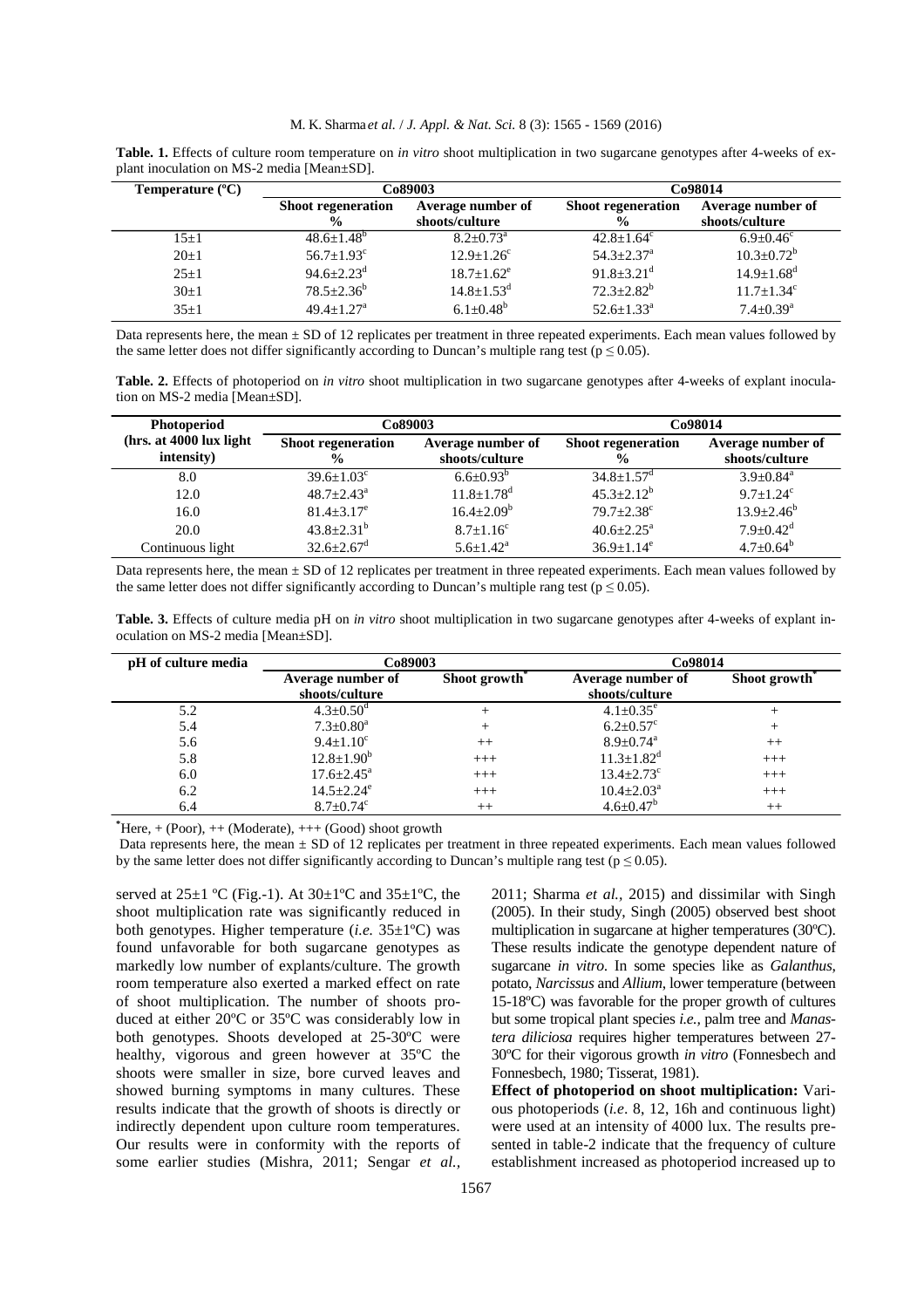

**Fig. 1***. In vitro shoot multiplication in two sugarcane genotypes after 4 weeks at 25ºC, pH 6.0 and 16h photoperiod, 4000 lux light intensity. Here, (A) Co98014 (B) Co89003. Full strength MS media was supplemented with BAP + Kinetin (2.0mg/L each) + 100mg/L myo-inositol + 30g/L sucrose + 8.0g/L of bacteriological grade agar powder.*

16h in both the sugarcane genotypes; however, it decreased under continuous light condition. Present study gave best shoot multiplication results at 16h photoperiod in both genotypes. In genotype Co89003, the establishment was recorded to be 81.4±3.17% with 16.4±2.09 shoots/culture at 16h photoperiod followed by  $48.7\pm2.43\%$  with  $11.8\pm1.78$  shoots/culture at 12 h photoperiod whereas, genotype Co98014 showed maximum 79.7±2.38% shoot regeneration with 13.9±2.46 shoots/culture at 16h photoperiod (Fig.-1). The results suggested that the average number of shoot/culture increased as the duration of light increased. Maximum (16.4±2.09 shoots/culture) was recorded in genotype Co89003 at 16h photoperiod whereas; it was minimum (3.9±0.84 shoots/culture) in genotype Co98014 under 8h photoperiod. Shoots regenerated at 16h photoperiod were morphologically better as compared to other tested photoperiods in both genotypes. Maximum (81.4±3.17%) explants successfully established under 16h photoperiod in Co89003, whereas the frequency of culture establishment was significantly low  $(32.6\pm 2.67\%)$  under continuous light. In their studies, several other researchers have reported the effects of photoperiod on growth and morphogenesis in different plant species including plum (Morini *et al.,* 1991), potato (Kozai *et al.,* 1995), *Anigozanthos bicolor* & *Zieria fraseria* (Tapingkae and Tajii, 2000), *Alocasia amazonica* (Jo *et al.,* 2008) and sugarcane (Ramanand and Lal, 2004; Singh, 2005; Sharma *et al.,* 2015). Our results were in conformity with the reports of some earlier studies on sugarcane (Geetha *et al.,* 2000; Lal, 2003; Wagih *et al.,* 2004; Lal *et al.,* 2008; Mishra, 2011; Sengar, 2011; Sharma *et al.,* 2015). In an earlier study, Jain *et al*. (1997) found that 16h photoperiod was best for optimum growth of plant cultures and later these results were also followed by few other workers for the establishment of efficient *in vitro* plant

regeneration protocols in sugarcane (Ramanand and Lal M, 2004; Wagih *et al.,* 2004).

**Effect of culture media pH on shoot multiplication:** Data presented in Table-3 clearly demonstrates the effects of pH (5.2-6.4) on *in vitro* shoot multiplication in two sugarcane genotypes *viz.* Co89003 and Co98014. According to the results obtained in the present study, it is concluded that the rate of shoot multiplication and shoot growth was highly influenced by the pH of culture media. Best shoot regeneration responses were obtained at media pH 6.0 in both the genotypes studied followed by media pH 5.8. In the present study, genotype Co89003 showed highest shoot regeneration with 17.6±2.45 shoots/culture whereas, Co98014 showed 13.4±2.73 shoots/culture at the same pH (Fig.-1). At lower (5.2) and higher (6.4) pH both genotypes showed reduced shoot regeneration. Shoot growth was also poor on this pH. At pH 5.8-6.2, both genotypes showed vigorous and green shoots with a good growth. The results obtained in the current study showed that increasing in pH significantly increased shoot regeneration in both genotypes whereas the higher pH reduced shoot growth. Present study suggested that the responses regarding multiplication of shoot cultures were also influenced due to pH of the culture medium. Our results were similar with the findings of some earlier workers as reported in case of sugarcane (Ramanand and Lal, 2004; Singh, 2005; Mishra, 2011; Sengar *et al.,* 2011; Sharma *et al.,* 2015). In their studies, Ramanand and Lal (2004) and Singh (2005) reported that the shoot multiplication rate in sugarcane was higher at pH 6.0 whereas, pH 5.6 and 5.8 gave poor shoot regeneration responses.

#### **Conclusion**

The aforementioned observations reported in the present study conclude that *in vitro* shoot regeneration and multiplication in sugarcane genotypes was highly influenced by various culture environmental conditions including media pH, photoperiod and temperature. Both sugarcane genotypes showed highest shoot multiplication at growth room temperature 25ºC, 16h/8h light/dark photoperiod and culture media pH 6.0. In the present study, genotype Co89003 exhibited best shoot regeneration responses under different culture environmental conditions. Therefore, the present study suggests that it is necessary to investigate the effects of above mentioned culture environmental conditions on plant growth and development before establishing efficient *in vitro* plant regeneration protocols for commercial purposes in this bio-energy crop due to its genotype dependent nature.

#### **ACKNOWLEDGEMENTS**

Authors are grateful to the Vice-chancellor and Director, Experimental Station, SVPUA&T, Meerut, Uttar